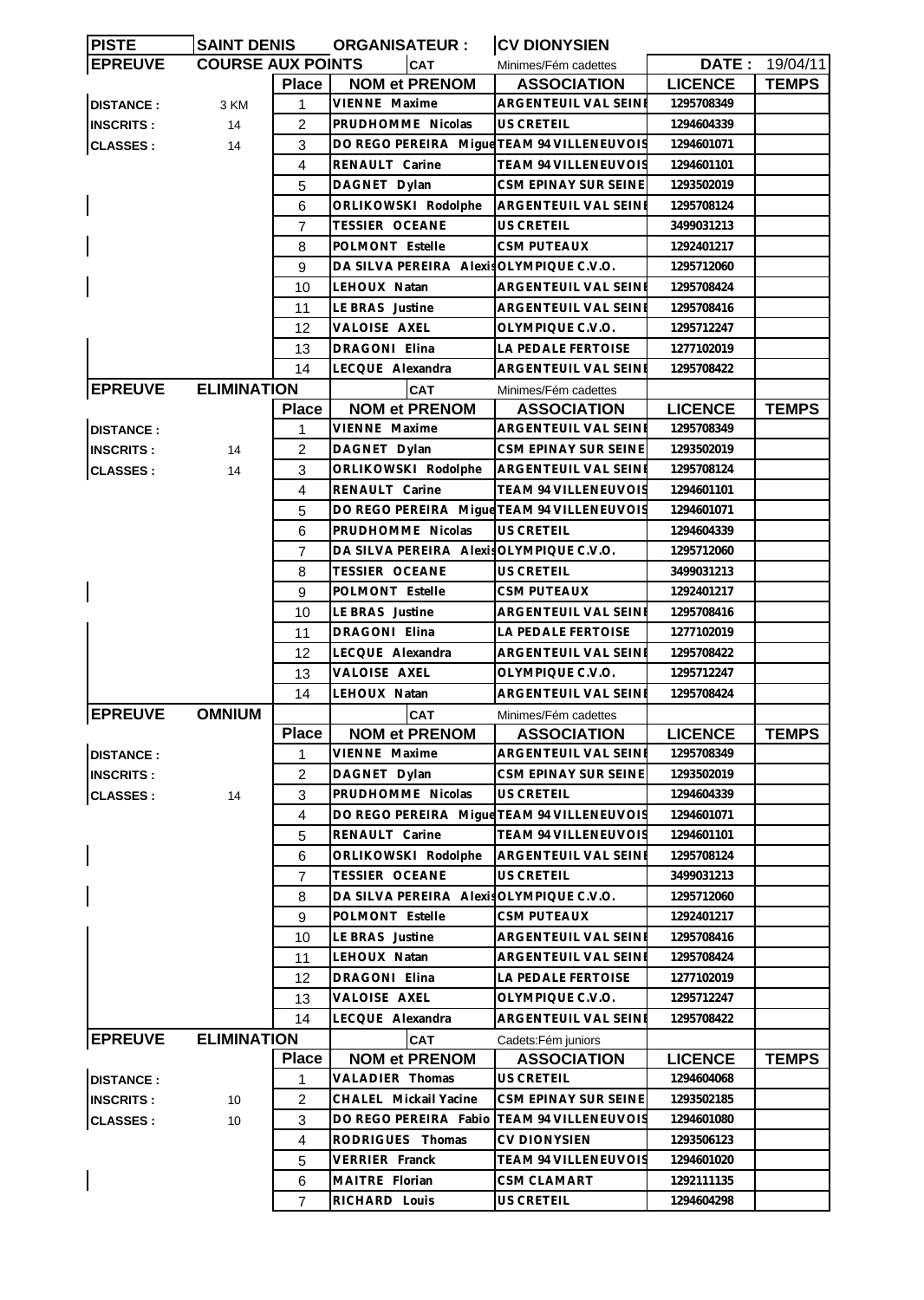|                  |                            | 8              | GOMES Bruno                    | CSM EPINAY SUR SEINE        | 1293502072     |              |
|------------------|----------------------------|----------------|--------------------------------|-----------------------------|----------------|--------------|
|                  |                            | 9              | <b>FARGETAS Geoffroy</b>       | <b>CSM CLAMART</b>          | 1292411164     |              |
|                  |                            | 10             | LECOMTE Maxime                 | CSM EPINAY SUR SEINE        | 1293502202     |              |
| <b>EPREUVE</b>   | <b>COURSE AUX POINTS</b>   |                | <b>CAT</b>                     | Cadets: Fém juniors         |                |              |
|                  |                            | <b>Place</b>   | <b>NOM et PRENOM</b>           | <b>ASSOCIATION</b>          | <b>LICENCE</b> | <b>TEMPS</b> |
| <b>DISTANCE:</b> | 5 KM                       | 1              | VALADIER Thomas                | US CRETEIL                  | 1294604068     |              |
| <b>INSCRITS:</b> | 10                         | $\overline{2}$ | RICHARD Louis                  | <b>US CRETEIL</b>           | 1294604298     |              |
| <b>CLASSES:</b>  | 10                         | 3              | DO REGO PEREIRA Fabio          | <b>TEAM 94 VILLENEUVOIS</b> | 1294601080     |              |
|                  |                            | 4              | CHALEL Mickail Yacine          | CSM EPINAY SUR SEINE        | 1293502185     |              |
|                  |                            | 5              | GOMES Bruno                    | CSM EPINAY SUR SEINE        | 1293502072     |              |
|                  |                            | 6              | MAITRE Florian                 | <b>CSM CLAMART</b>          | 1292111135     |              |
|                  |                            | $\overline{7}$ | <b>FARGETAS Geoffroy</b>       | <b>CSM CLAMART</b>          | 1292411164     |              |
|                  |                            | 8              | RODRIGUES Thomas               | <b>CV DIONYSIEN</b>         | 1293506123     |              |
|                  |                            | 9              | LECOMTE Maxime                 | CSM EPINAY SUR SEINE        | 1293502202     |              |
|                  |                            | 10             | VERRIER Franck                 | <b>TEAM 94 VILLENEUVOIS</b> | 1294601020     |              |
| <b>EPREUVE</b>   | <b>OMNIUM</b>              |                | <b>CAT</b>                     | Cadets: Fém juniors         |                |              |
|                  |                            | <b>Place</b>   | <b>NOM et PRENOM</b>           | <b>ASSOCIATION</b>          | <b>LICENCE</b> | <b>TEMPS</b> |
| <b>DISTANCE:</b> |                            | 1              | VALADIER Thomas                | US CRETEIL                  | 1294604068     |              |
| <b>INSCRITS:</b> | 10                         | 2              | CHALEL Mickail Yacine          | CSM EPINAY SUR SEINE        | 1293502185     |              |
| <b>CLASSES:</b>  | 10                         | 3              | DO REGO PEREIRA Fabio          | <b>TEAM 94 VILLENEUVOIS</b> | 1294601080     |              |
|                  |                            | 4              | RICHARD Louis                  | US CRETEIL                  | 1294604298     |              |
|                  |                            | 5              | RODRIGUES Thomas               | <b>CV DIONYSIEN</b>         | 1293506123     |              |
|                  |                            | 6              | MAITRE Florian                 | CSM CLAMART                 | 1292111135     |              |
|                  |                            | 7              | GOMES Bruno                    | CSM EPINAY SUR SEINE        | 1293502072     |              |
|                  |                            | 8              | VERRIER Franck                 | <b>TEAM 94 VILLENEUVOIS</b> | 1294601020     |              |
|                  |                            | 9              | <b>FARGETAS Geoffroy</b>       | <b>CSM CLAMART</b>          | 1292411164     |              |
|                  |                            | 10             | LECOMTE Maxime                 | <b>CSM EPINAY SUR SEINE</b> | 1293502202     |              |
| <b>EPREUVE</b>   | <b>COURSE AUX POINTS A</b> |                | <b>CAT</b>                     | SEN/JUN/Dames Séniors       |                |              |
|                  |                            | <b>Place</b>   | <b>NOM et PRENOM</b>           | <b>ASSOCIATION</b>          | <b>LICENCE</b> | <b>TEMPS</b> |
| <b>DISTANCE:</b> | <b>10 KM</b>               | 1              | COPPONI THOMAS                 | VC ST ANTOINE GAVOT         | 2113164267     |              |
| <b>INSCRITS:</b> | 18                         | 2              | MASSARD Alexis                 | AV THIAIS                   | 1294627200     |              |
| <b>CLASSES:</b>  | 18                         | 3              | DUMAS Jefferson                | <b>CV DIONYSIEN</b>         | 1293506032     |              |
|                  |                            | $\overline{4}$ | SAURET Jason                   | TEAM 94 VILLENEUVOIS        | 1294601008     |              |
|                  |                            | 5              | CHARLOT Damien                 | USM GAGNY                   | 1293513261     |              |
|                  |                            | 6              | VERRIER Joseph                 | TEAM 94 VILLENEUVOIS        | 1294601022     |              |
|                  |                            | $\overline{7}$ | PRUDHOMME Alexandre US CRETEIL |                             | 1294604340     |              |
|                  |                            | 8              | <b>BERTRAND Pierre</b>         | PEDALE COMBS LA VILL        | 1277104072     |              |
|                  |                            | 9              | AUBERNON Erwann                | <b>US CRETEIL</b>           | 1294604112     |              |
|                  |                            | 10             | SALIBUR Rudy                   | <b>TEAM 94 VILLENEUVOIS</b> | 3097159028     |              |
|                  |                            | 11             | LOUCHE Enzo                    | EC MONTGERON VIGNE          | 1291307125     |              |
|                  |                            | 12             | DELCROIX Guillaume             | <b>CV DIONYSIEN</b>         | 1293506122     |              |
|                  |                            | 13             | DAGORNE Maël                   | US CRETEIL                  | 1294604201     |              |
|                  |                            | 14             | JACQUES Anthony                | <b>CC VIERZONNAIS</b>       | 1818006041     |              |
|                  |                            |                | <b>BOURGAIN Vincent</b>        | AS VARENNOISE               | 1277110031     |              |
|                  |                            | 15             |                                |                             |                |              |
|                  |                            | 16             | GONZALES GUILLAUME             | <b>VC ST ANTOINE GAVOT</b>  | 2113164069     |              |
|                  |                            | 17             | BENVENUTO Jean Paul            | AS VARENNOISE               | 1277110026     |              |
|                  |                            | 18             | DERLY Alain                    | ES GERVAIS LILAS            | 1293516024     |              |
| <b>EPREUVE</b>   | <b>ELIMINATION A</b>       |                | <b>CAT</b>                     | SEN/JUN/Dames Séniors       |                |              |
|                  |                            | <b>Place</b>   | <b>NOM et PRENOM</b>           | <b>ASSOCIATION</b>          | <b>LICENCE</b> | <b>TEMPS</b> |
| <b>DISTANCE:</b> |                            | 1              | MASSARD Alexis                 | AV THIAIS                   | 1294627200     |              |
| <b>INSCRITS:</b> | 18                         | $\overline{c}$ | PRUDHOMME Alexandre            | <b>US CRETEIL</b>           | 1294604340     |              |
| <b>CLASSES:</b>  | 18                         | 3              | VERRIER Joseph                 | TEAM 94 VILLENEUVOIS        | 1294601022     |              |
|                  |                            | 4              | SAURET Jason                   | <b>TEAM 94 VILLENEUVOIS</b> | 1294601008     |              |
|                  |                            | 5              | COPPONI THOMAS                 | VC ST ANTOINE GAVOT         | 2113164267     |              |
|                  |                            | 6              | <b>BOURGAIN Vincent</b>        | AS VARENNOISE               | 1277110031     |              |
|                  |                            | $\overline{7}$ | <b>BERTRAND Pierre</b>         | PEDALE COMBS LA VILL        | 1277104072     |              |
|                  |                            | 8              | DUMAS Jefferson                | <b>CV DIONYSIEN</b>         | 1293506032     |              |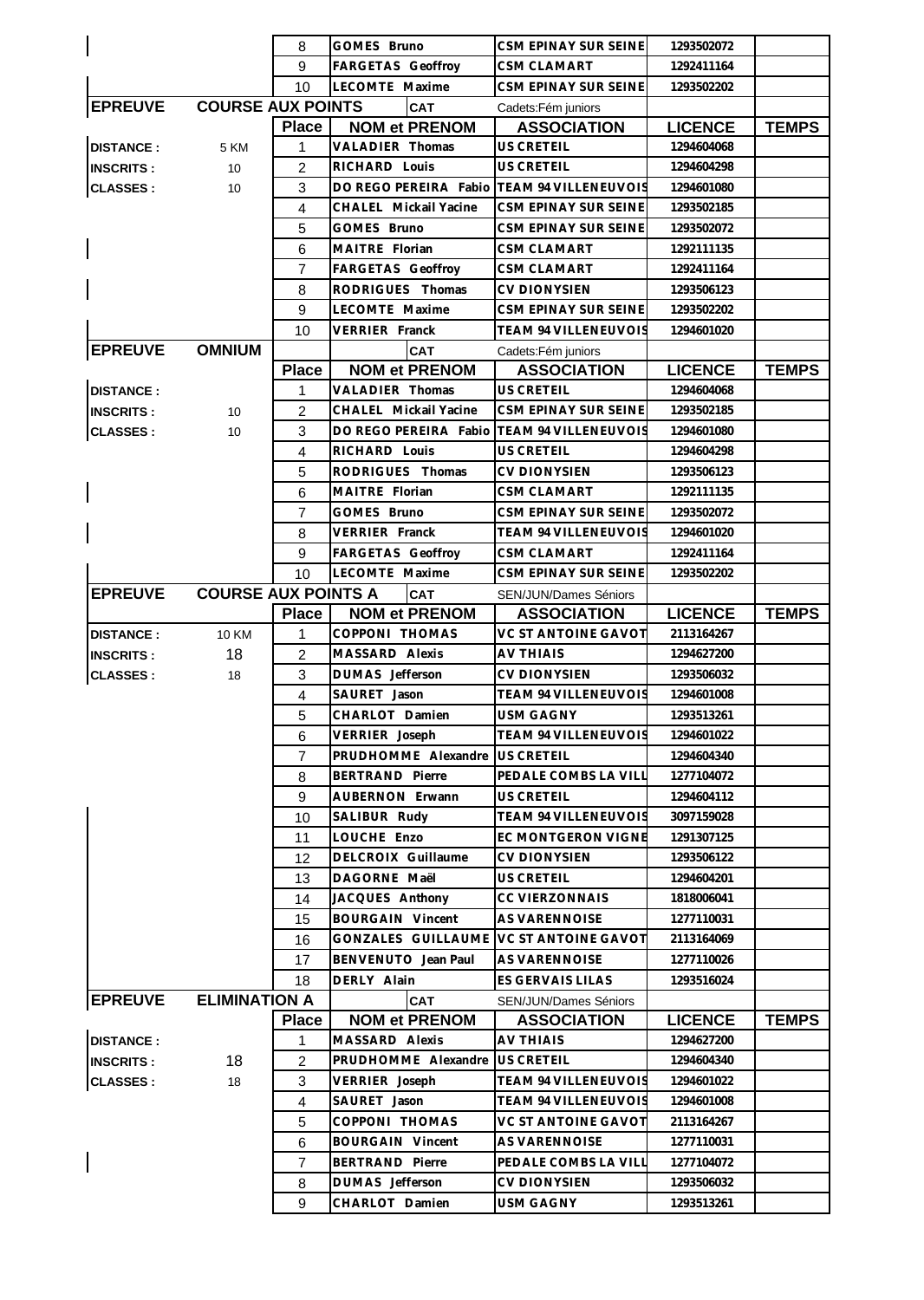|                  |                            | 10             | DAGORNE Maël              | <b>US CRETEIL</b>            | 1294604201     |              |
|------------------|----------------------------|----------------|---------------------------|------------------------------|----------------|--------------|
|                  |                            | 11             | LOUCHE Enzo               | <b>EC MONTGERON VIGNE</b>    | 1291307125     |              |
|                  |                            | 12             | <b>AUBERNON Erwann</b>    | US CRETEIL                   | 1294604112     |              |
|                  |                            | 13             | GONZALES GUILLAUME        | <b>VC ST ANTOINE GAVOT</b>   | 2113164069     |              |
|                  |                            | 14             | SALIBUR Rudy              | TEAM 94 VILLENEUVOIS         | 3097159028     |              |
|                  |                            | 15             | <b>DELCROIX Guillaume</b> | <b>CV DIONYSIEN</b>          | 1293506122     |              |
|                  |                            | 16             | BENVENUTO Jean Paul       | AS VARENNOISE                | 1277110026     |              |
|                  |                            | 17             | DERLY Alain               | ES GERVAIS LILAS             | 1293516024     |              |
|                  |                            | 18             | JACQUES Anthony           | <b>CC VIERZONNAIS</b>        | 1818006041     |              |
| <b>EPREUVE</b>   | <b>OMNIUM A</b>            |                | <b>CAT</b>                | <b>SEN/JUN/Dames Séniors</b> |                |              |
|                  |                            | <b>Place</b>   | <b>NOM et PRENOM</b>      | <b>ASSOCIATION</b>           | <b>LICENCE</b> | <b>TEMPS</b> |
| <b>DISTANCE:</b> |                            | 1              | MASSARD Alexis            | AV THIAIS                    | 1294627200     |              |
| <b>INSCRITS:</b> | 18                         | $\overline{2}$ | COPPONI THOMAS            | <b>VC ST ANTOINE GAVOT</b>   | 2113164267     |              |
| <b>CLASSES:</b>  | 18                         | 3              | SAURET Jason              | TEAM 94 VILLENEUVOIS         | 1294601008     |              |
|                  |                            | $\overline{4}$ | VERRIER Joseph            | <b>TEAM 94 VILLENEUVOIS</b>  | 1294601022     |              |
|                  |                            | 5              | PRUDHOMME Alexandre       | US CRETEIL                   | 1294604340     |              |
|                  |                            | 6              | DUMAS Jefferson           | <b>CV DIONYSIEN</b>          | 1293506032     |              |
|                  |                            | 7              | CHARLOT Damien            | <b>USM GAGNY</b>             | 1293513261     |              |
|                  |                            | 8              | <b>BERTRAND Pierre</b>    | PEDALE COMBS LA VILL         | 1277104072     |              |
|                  |                            | 9              | AUBERNON Erwann           | US CRETEIL                   | 1294604112     |              |
|                  |                            | 10             | <b>BOURGAIN Vincent</b>   | AS VARENNOISE                | 1277110031     |              |
|                  |                            | 11             | LOUCHE Enzo               | <b>EC MONTGERON VIGNE</b>    | 1291307125     |              |
|                  |                            | 12             | DAGORNE Maël              | <b>US CRETEIL</b>            | 1294604201     |              |
|                  |                            |                |                           |                              |                |              |
|                  |                            | 13             | SALIBUR Rudy              | TEAM 94 VILLENEUVOIS         | 3097159028     |              |
|                  |                            | 14             | DELCROIX Guillaume        | <b>CV DIONYSIEN</b>          | 1293506122     |              |
|                  |                            | 15             | GONZALES GUILLAUME        | <b>VC ST ANTOINE GAVOT</b>   | 2113164069     |              |
|                  |                            | 16             | BENVENUTO Jean Paul       | AS VARENNOISE                | 1277110026     |              |
|                  |                            | 17             | JACQUES Anthony           | <b>CC VIERZONNAIS</b>        | 1818006041     |              |
|                  |                            | 18             | DERLY Alain               | ES GERVAIS LILAS             | 1293516024     |              |
|                  |                            |                |                           |                              |                |              |
| <b>EPREUVE</b>   | <b>AMERICAINE</b>          |                | <b>CAT</b>                | SENIORS/JUNIORS              |                |              |
|                  |                            | <b>Place</b>   | <b>NOM et PRENOM</b>      | <b>ASSOCIATION</b>           | <b>LICENCE</b> | <b>TEMPS</b> |
| <b>DISTANCE:</b> | 25 KM                      | 1              | FRANCILLETTE Kévin        | CM AUBERVILLIERS 93          | 1293505007     |              |
| <b>INSCRITS:</b> | 22                         | $\mathbf{1}$   | <b>DRAGONI</b> Vincent    | AS CORBEIL ESSONNES          | 1291302334     |              |
| <b>CLASSES:</b>  | 22                         | $\overline{2}$ | VICTOR YOANN              | OLYMPIQUE C.V.O.             | 1295712 EC     |              |
|                  |                            | 2              | LARCHE Benoît             | ARGENTEUIL VAL SEINI         | 1295708264     |              |
|                  |                            | 3              | MEILLEUR Steeve           | ARGENTEUIL VAL SEINE         | 1295708284     |              |
|                  |                            | 3              | SACCOMANDI John           | ARGENTEUIL VAL SEINE         | 1295708357     |              |
|                  |                            | 4              | DROLLEE Arnaud            | US CRETEIL                   | 1294604150     |              |
|                  |                            | 4              | DURIVAUX Franck           | US CRETEIL                   | 1294604036     |              |
|                  |                            | 5              | VERRIER Joseph            | <b>TEAM 94 VILLENEUVOIS</b>  | 1294601022     |              |
|                  |                            | 5              | SALIBUR Rudy              | <b>TEAM 94 VILLENEUVOIS</b>  | 3097159028     |              |
|                  |                            | 6              | LOUCHE Rodrigue           | EC MONTGERON VIGNE           | 1291307141     |              |
|                  |                            | 6              | LOUCHE Enzo               | EC MONTGERON VIGNE           | 1291307125     |              |
|                  |                            | $\overline{7}$ | <b>TESSIER JASON</b>      | US CRETEIL                   | 3499038028     |              |
|                  |                            | 7              | CYPRIEN KENNY             | US CRETEIL                   | 3097180042     |              |
|                  |                            | 8              | DA CRUZ Aderito           | CSM VILLENEUVE GARE          | 1292420108     |              |
|                  |                            | 8              | CHARLOT Damien            | <b>USM GAGNY</b>             | 1293513261     |              |
|                  |                            | 9              | AUBERNON Erwann           | US CRETEIL                   | 1294604112     |              |
|                  |                            | 9              | JACQUES Anthony           | <b>CC VIERZONNAIS</b>        | 1818006041     |              |
|                  |                            | 10             | GONZALES GUILLAUME        | <b>VC ST ANTOINE GAVOT</b>   | 2113164069     |              |
|                  |                            | 10             | COPPONI THOMAS            | <b>VC ST ANTOINE GAVOT</b>   | 2113164267     |              |
|                  |                            | 11             | MAGNIENT Peter            | ROUE D'OR CONFLANAI          | 1278210280     |              |
|                  |                            | 11             | MAGNIENT Kevin            | ROUE D'OR CONFLANA           | 1278210274     |              |
| <b>EPREUVE</b>   | <b>COURSE AUX POINTS B</b> |                | <b>CAT</b>                | SEN/JUN/Dames Séniors        |                |              |
|                  |                            | <b>Place</b>   | <b>NOM et PRENOM</b>      | <b>ASSOCIATION</b>           | <b>LICENCE</b> | <b>TEMPS</b> |
| <b>DISTANCE:</b> | 10 KM                      | 1              | VICTOR YOANN              | OLYMPIQUE C.V.O.             | 1295712 EC     |              |
| <b>INSCRITS:</b> | 16                         | $\overline{c}$ | MEILLEUR Steeve           | ARGENTEUIL VAL SEINE         | 1295708284     |              |
| <b>CLASSES:</b>  | 16                         | 3              | DURIVAUX Franck           | US CRETEIL                   | 1294604036     |              |